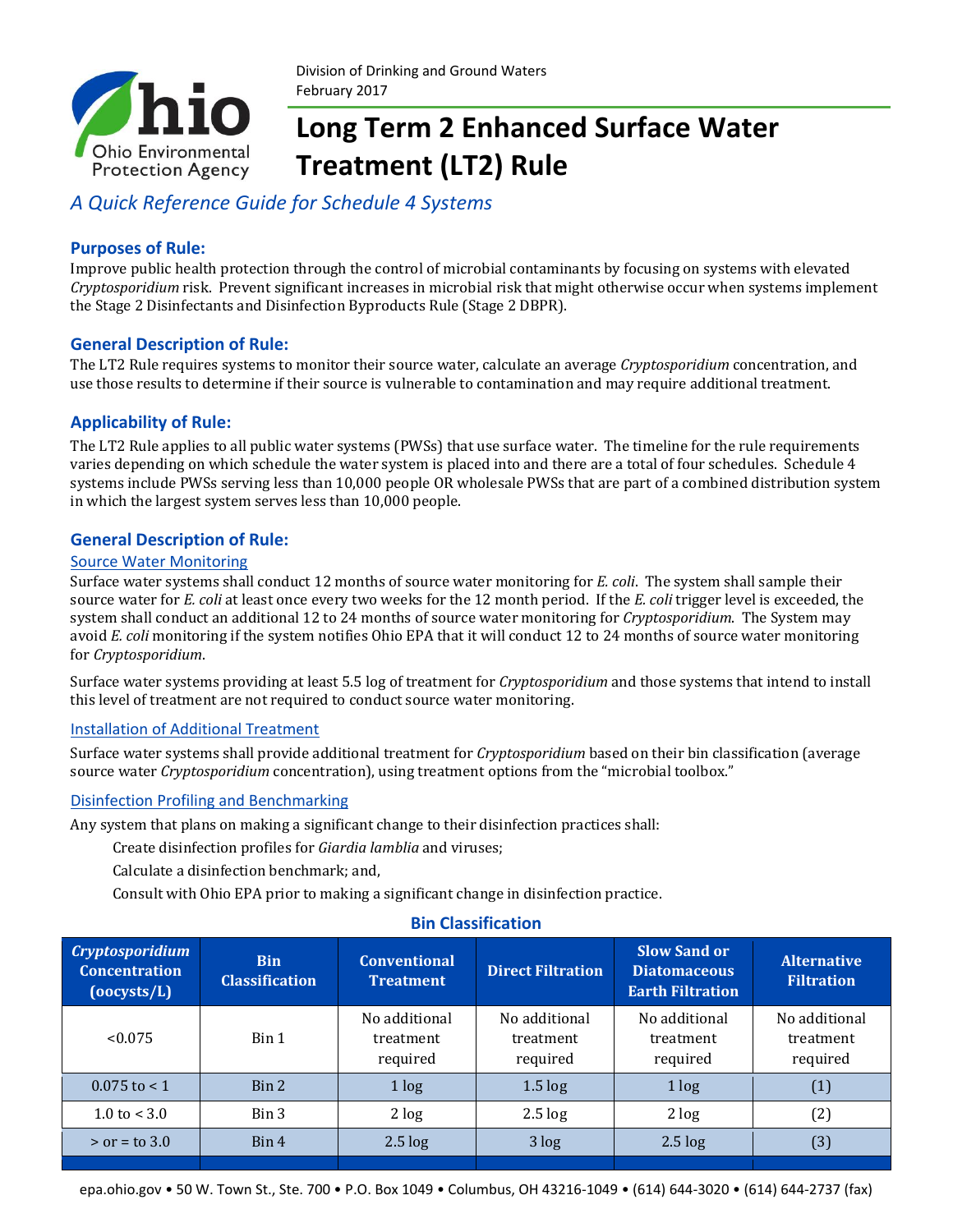### **Long Term 2 Enhanced Surface Water Treatment (LT2) Rule**

- (1) As determined by Ohio EPA such that the total removal/inactivation is at least 4.0-log.
- (2) As determined by Ohio EPA such that the total removal/inactivation is at least 5.0-log.
- (3) As determined by Ohio EPA such that the total removal/inactivation is at least 5.5-log.

#### **Rule Timeline**

| <b>Schedule 4 Systems</b><br>(PWSs serving less than 10,000 people OR wholesale PWSs that are part of a combined distribution system in       |                                                                                                                                                                                                                                              |                                                                                                                                                                                                                                                                                    |  |  |  |  |  |
|-----------------------------------------------------------------------------------------------------------------------------------------------|----------------------------------------------------------------------------------------------------------------------------------------------------------------------------------------------------------------------------------------------|------------------------------------------------------------------------------------------------------------------------------------------------------------------------------------------------------------------------------------------------------------------------------------|--|--|--|--|--|
| which the largest system serves less than 10,000 people)                                                                                      |                                                                                                                                                                                                                                              |                                                                                                                                                                                                                                                                                    |  |  |  |  |  |
| <u>&lt;10,000 and monitor for <i>E. coli</i></u>                                                                                              |                                                                                                                                                                                                                                              |                                                                                                                                                                                                                                                                                    |  |  |  |  |  |
| Date                                                                                                                                          | <b>Milestone</b>                                                                                                                                                                                                                             |                                                                                                                                                                                                                                                                                    |  |  |  |  |  |
| July 1, 2017                                                                                                                                  | Systems shall submit:                                                                                                                                                                                                                        |                                                                                                                                                                                                                                                                                    |  |  |  |  |  |
|                                                                                                                                               | EPA; or                                                                                                                                                                                                                                      | Completed sampling plan which includes a schedule that specifies the dates of sample<br>collection and location of sampling for the second round of source water monitoring to Ohio<br>Notice to Ohio EPA of the system's intent to monitor for Cryptosporidium instead of E. coli |  |  |  |  |  |
|                                                                                                                                               | counts; or                                                                                                                                                                                                                                   | Notice to Ohio EPA of the system's intent to provide at least 5.5-log of treatment for<br>Cryptosporidium. Systems should consult with Ohio EPA prior to submitting this notice.                                                                                                   |  |  |  |  |  |
| October 2017                                                                                                                                  | period.                                                                                                                                                                                                                                      | No later than this month, systems shall begin 12 months of source water monitoring. Systems<br>shall sample their source water for E. coli at least once every two weeks for the 12 month                                                                                          |  |  |  |  |  |
| December 10,<br>2017                                                                                                                          |                                                                                                                                                                                                                                              | Systems submit results for first month of source water monitoring. (Results for monthly<br>samples shall be submitted no later than 10 days after the end of the first month following the<br>month when the sample is collected.)                                                 |  |  |  |  |  |
| September<br>2018                                                                                                                             | No later than this month, systems shall complete their second round of source water<br>monitoring.                                                                                                                                           |                                                                                                                                                                                                                                                                                    |  |  |  |  |  |
|                                                                                                                                               |                                                                                                                                                                                                                                              | <10,000 and monitor for Cryptosporidium                                                                                                                                                                                                                                            |  |  |  |  |  |
| January 1, 2019                                                                                                                               | System shall submit:<br>Completed sampling plan which includes a schedule that specifies the dates of sample<br>collection and location of sampling for the second round of source water monitoring to Ohio<br>EPA; or                       |                                                                                                                                                                                                                                                                                    |  |  |  |  |  |
|                                                                                                                                               | Notice to Ohio EPA of the system's intent to provide at least 5.5-log of treatment for<br>Cryptosporidium. Systems should consult with Ohio EPA prior to submitting this notice.                                                             |                                                                                                                                                                                                                                                                                    |  |  |  |  |  |
| April 1, 2019                                                                                                                                 | No later than this month, systems shall begin source water monitoring for Cryptosporidium.<br>System shall sample their source water for <i>Cryptosporidium</i> at least twice per month for 12<br>months or at least monthly for 24 months. |                                                                                                                                                                                                                                                                                    |  |  |  |  |  |
| <b>March 2020</b>                                                                                                                             | Source monitoring shall be complete for systems which chose 12 months of monitoring, twice<br>per month and the bin report shall be submitted by October 1, 2020.                                                                            |                                                                                                                                                                                                                                                                                    |  |  |  |  |  |
| March 2021                                                                                                                                    | Source monitoring shall be complete for systems which chose 24 months of monitoring, once<br>per month. The bin report shall be submitted by October 1, 2021.                                                                                |                                                                                                                                                                                                                                                                                    |  |  |  |  |  |
|                                                                                                                                               |                                                                                                                                                                                                                                              | If the second round bin classification moves the system to a bin that requires additional treatment the                                                                                                                                                                            |  |  |  |  |  |
| following is applicable:                                                                                                                      |                                                                                                                                                                                                                                              |                                                                                                                                                                                                                                                                                    |  |  |  |  |  |
| Within six months of<br>receiving the director's<br>approval of bin classification                                                            |                                                                                                                                                                                                                                              | Systems shall submit a general plan indicating the system's plan for complying<br>with any additional Cryptosporidium inactivation and/or removal requirements.<br>A timeline for project completion must be included.                                                             |  |  |  |  |  |
| Systems shall install and operate additional treatment in accordance with their bin classification and the schedule<br>the director approves. |                                                                                                                                                                                                                                              |                                                                                                                                                                                                                                                                                    |  |  |  |  |  |
|                                                                                                                                               |                                                                                                                                                                                                                                              |                                                                                                                                                                                                                                                                                    |  |  |  |  |  |